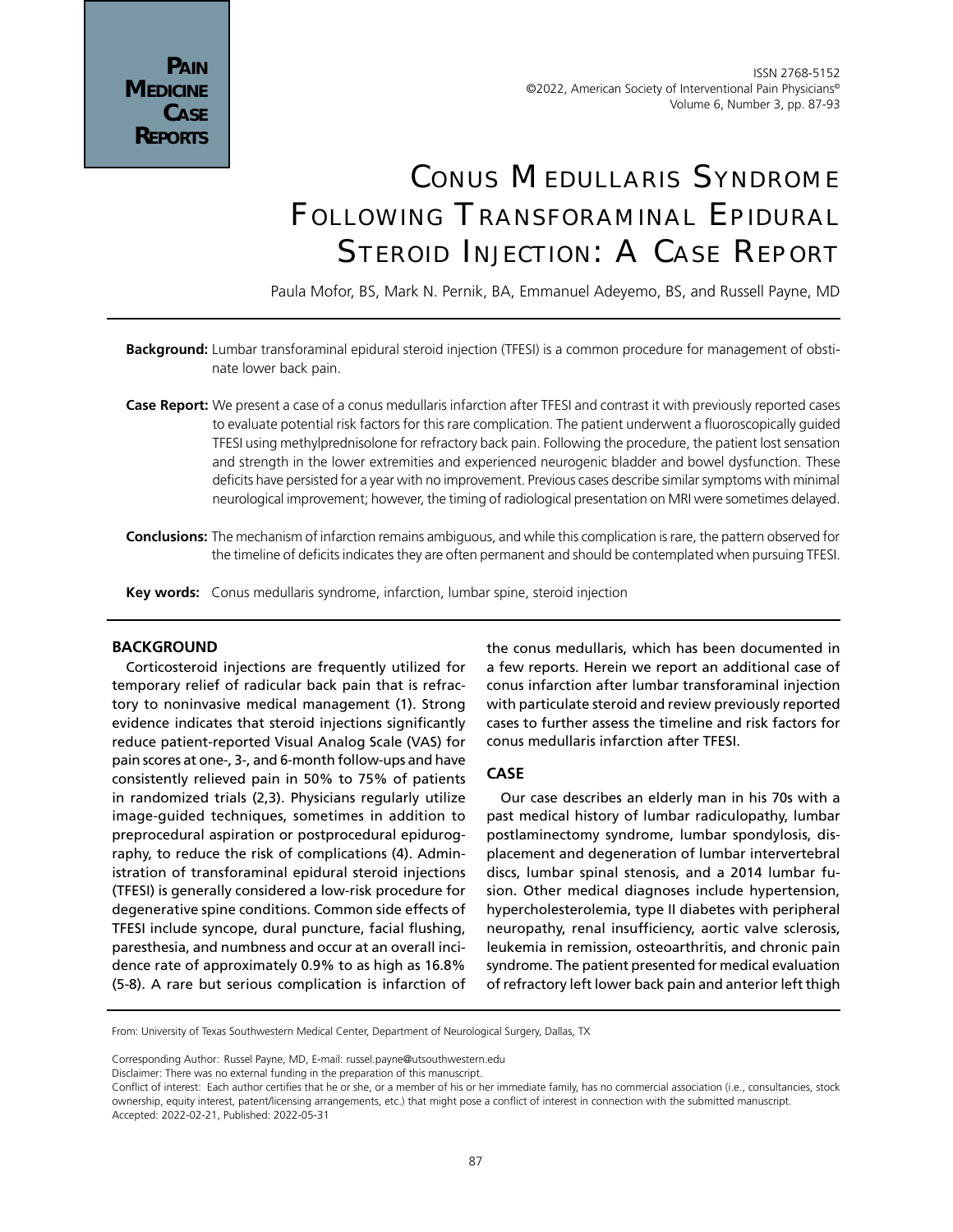radiculopathy which had been previously managed by left L2-L3 TFESI twice in March of 2017 and December of 2018 with satisfactory results. At the beginning of June 2020, the patient called his physician to request an additional ESI after reporting the recurrence of lower back pain and leg radiculopathy described as being identical to the pain experienced in prior years with new bilateral leg numbness. The patient consented to a left L2-L3 TFESI with particulate methylprednisolone at an outside institution. He underwent an uncomplicated L2-3 TFESI with no immediate apparent complications. Our patient's loss of sensation and strength were only discovered upon being unable to move to a wheelchair to proceed to the recovery area. The patient was subsequently transferred from the outpatient pain practice to a nearby hospital after experiencing decreased lower extremity sensation that did not resolve during office monitoring.

### **TFESI Procedure**

Left-sided TFESI were performed at the L2 and L3 in the following manner. The patient was provided moderate sedation, placed in the prone position, and draped in a sterile fashion. Anteroposterior (AP) fluoroscopic guidance was utilized to visualize the vertebral body endplates. After satisfactory visualization of the neuroforamen, the skin was anesthetized by 1% lidocaine. A 22-gauge, 5-inch spinal needle was advanced until bone was contacted. The needle was slightly "walked off" into the foramen using an AP view to assess the needle depth. Upon confirmation that the needle was placed at the midpoint of the pedicle, 4 mL of omnipaque contrast medium was injected under live fluoroscopy and appropriate neural spread was observed with no evidence of vascular uptake. Subsequently, 40 mg of particulate methylprednisolone and one mL of 0.25% bupivacaine were injected. The needle was then restyletted and removed. Post procedure, diagnostic epidurography was performed using 8 mL of omnipaque contrast medium. Flow characteristics demonstrated good bidirectional flow at L2 and L3, and absence of epidural spread was noted.

# **Postprocedure Period**

The injection report described that the patient tolerated the procedure well and was transported to the recovery area for additional monitoring. In less than 3 hours from the time of the final epidurogram, the patient experienced bilateral lower extremity weakness that did not subside during the time he was held in observation, and he was transported by ambulance to a nearby hospital. Neurological examination on admission revealed 0 out of 5 strength, altered sensation, and arreflexia in the lower extremities. Upper extremity and cranial nerve function remained intact. Magnetic resonance imaging (MRI) of the lumbar spine without contrast medium was completed approximately 6 hours after TFESI and displayed mild enlargement of the conus with an increased T2 signal centrally within the distal thoracic spinal cord and conus medullaris. There was no evidence of hematoma or cord compression (Fig. 1). A subsequent MRI with contrast medium revealed Hshaped conus gray matter hyperintensity and expansion (Fig. 2). As part of his workup, he underwent additional imaging of the cervical spine as well as a lumbar puncture which were unrevealing. Subsequent neurological exams performed 5 days after initial symptoms revealed that sensation to light touch, cold temperature, and proprioception had only slightly improved in the lower extremities. The patient also experienced urinary incontinence and constipation managed by foley catheter and supportive care respectively. After a thorough neurological workup, and evaluation by the neurology and neurosurgical teams, the imaging and presentation of symptoms post procedure were thought to be most consistent with spinal cord infarction. He was discharged to rehab with neurology follow-up. No resolution of any symptoms was noticed at one-, 3-, or 6-month follow-up appointments. As of the most recent one-year followup, no improvement in the lower extremity paralysis beyond a novel ability to twitch the right thigh has been documented. There was also no improvement in bowel and bladder incontinence and the patient is being medically managed for spastic bladder. Imaging performed at that time showed lower thoracic cord myelomalacia, most pronounced from T10 through the conus medullaris, consistent with the history of spinal cord infarction.

# **DISCUSSION**

TFESI is considered effective and safe in managing lumbar radiculopathy resulting from specific nerve root compression. In investigation of long-term outcomes, Kwak et al (9) found that 45% of patients had completely resolved radicular pain at least 4 years after TFESI. Rarely, TFESI can result in complications such as paralysis, epidural abscess, and even death (8). Conus medullaris infarction after TFESI is a rare complication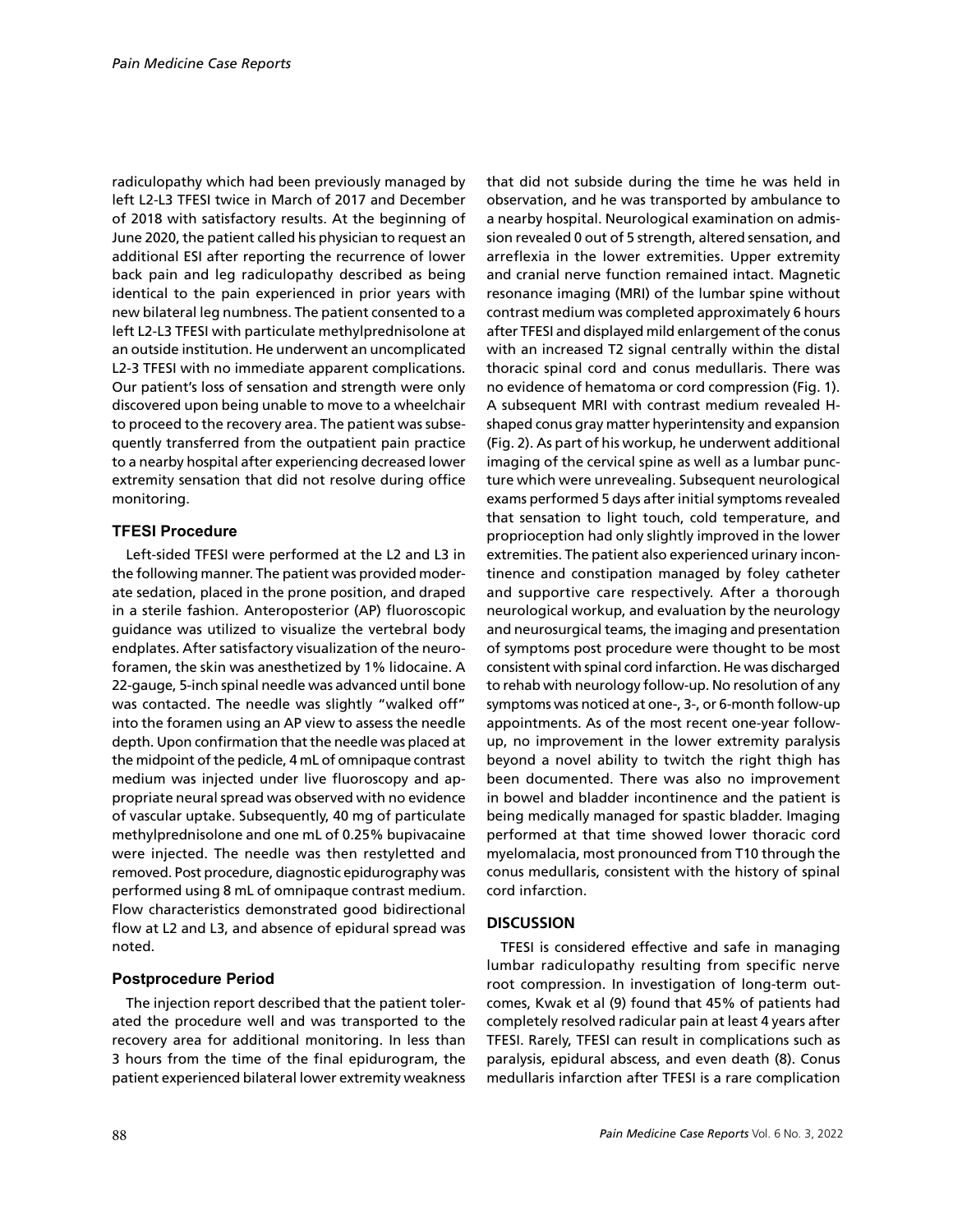that has been reported several times in the literature (10-15). In this report, we detail a case of conus medullaris infarction following TFESI and review previous cases.

This case marks the 10th reported case of conus medullaris infarction after TFESI found in a literature review from 2002 to 2021 (Table 1).

Our patient's symptoms occurred soon after TFESI injection, following a similar timecourse to all other reported cases. However, our patient never reported feelings of nausea, flushing, shortness of breath, or pain at the onset of symptoms, which differed from several previous cases. Also, similar to our report, all patients failed to fully regain control over their bowels or bladder (10-15). There were varying gains in improvements of strength, but all patients had lasting paraparesis, hyporeflexia, or some degree of diminished mobility at various durations of follow-up from one month to 5 years (10-15). Some patients had moderate improvements in strength, but this was typically restricted to a single myotome and occurred in the first months after infarction. Together, our case and those in the literature suggest that most patients who suffer conus medullaris infarction after lumbar TFESI have permanent and disabling neurological deficits.

The proposed mechanisms for conus medullaris infarction include inadvertent radicular artery injury and dissection, transient vasospasm secondary to needle placement, and particulate steroid embolization (16). In the case of inadvertent harm caused to the vasculature surrounding the intended injection site, some estimate the rate of inappropriate needle placement to be as high as 30% in the absence of fluoroscopic guidance (17). A commonly used approach for steroid administration is the subpedicular technique, wherein Kambin's triangle is targeted under the inferior surface of the pedicle, where agents can be injected into the anterior extradural space near the inflamed spinal region and preserve the safety of vulnerable dura mater (18). However, the triangle typically contains the artery of Adamkiewicz (AKA) or radicular arteries in as many as 97% of patients (19). Furthermore, the anatomical location of AKA within the neural foramen varies among the population. In studies investigating its location, the AKA was found to be in the superior half of the foramen 97% of the time, on the left side of the foramen 88% of the time, and crossing the dura between T8 and T10 73% of the time (19,20). The unintended injection of agents in this region could result in the transfer of steroids into the vessel, resulting



Fig. 1. Sagittal lumbar and thoracic spine MRI showing T2 weighted central cord intensity spanning from T10 to L1 and enlargement of the conus medullaris approximately 6 hours after transforaminal epidural steroid injection.



Fig. 2. Axial T2-weighted MRI demonstrating central Hshaped cord intensity at the level of T12 (indicated by yellow arrow).

Abbreviations: MRI, magnetic resonance imaging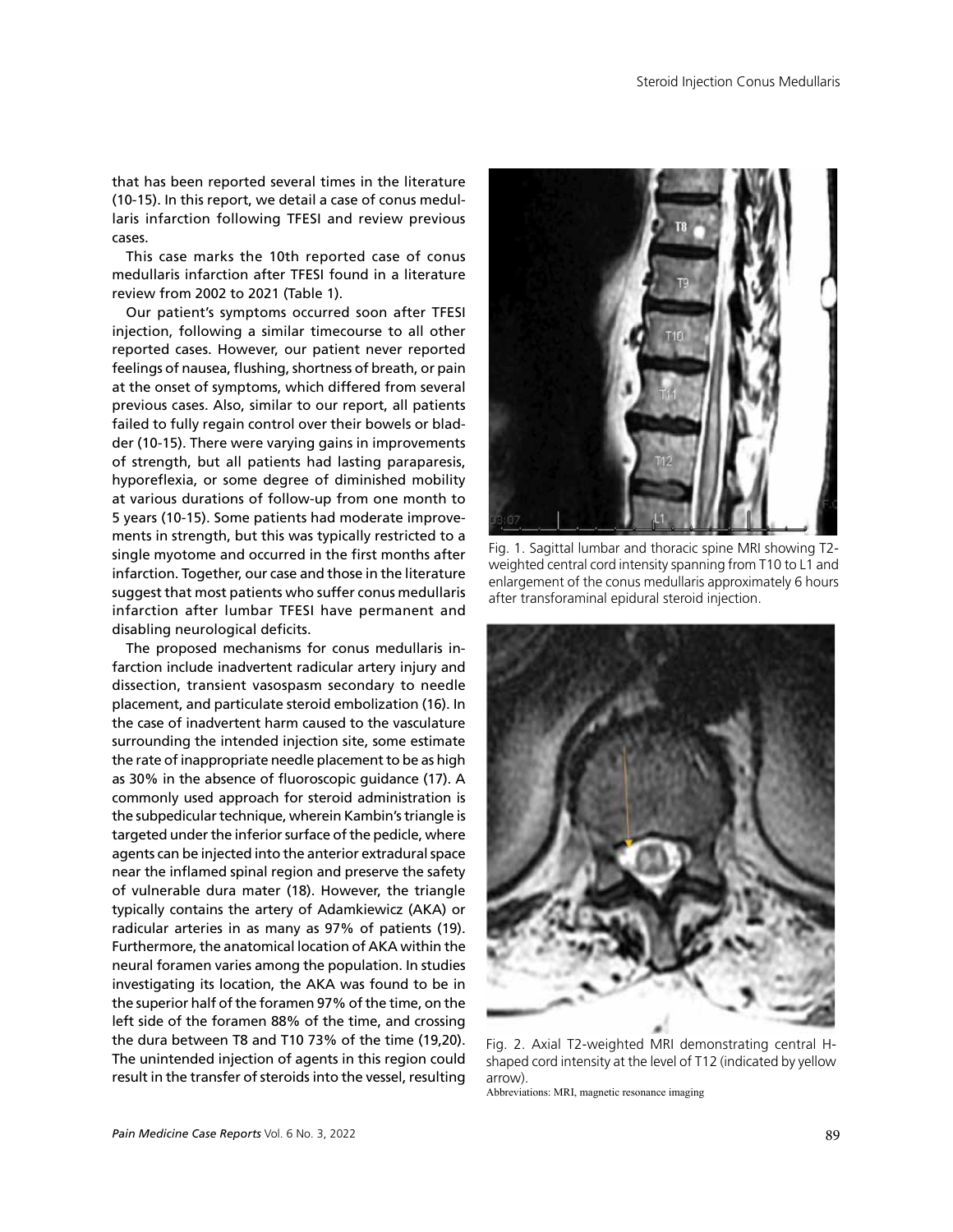| うっこう                                                                                                                                                                                                                                                                                                                                             |
|--------------------------------------------------------------------------------------------------------------------------------------------------------------------------------------------------------------------------------------------------------------------------------------------------------------------------------------------------|
|                                                                                                                                                                                                                                                                                                                                                  |
|                                                                                                                                                                                                                                                                                                                                                  |
|                                                                                                                                                                                                                                                                                                                                                  |
|                                                                                                                                                                                                                                                                                                                                                  |
|                                                                                                                                                                                                                                                                                                                                                  |
|                                                                                                                                                                                                                                                                                                                                                  |
|                                                                                                                                                                                                                                                                                                                                                  |
|                                                                                                                                                                                                                                                                                                                                                  |
|                                                                                                                                                                                                                                                                                                                                                  |
|                                                                                                                                                                                                                                                                                                                                                  |
|                                                                                                                                                                                                                                                                                                                                                  |
|                                                                                                                                                                                                                                                                                                                                                  |
|                                                                                                                                                                                                                                                                                                                                                  |
|                                                                                                                                                                                                                                                                                                                                                  |
|                                                                                                                                                                                                                                                                                                                                                  |
|                                                                                                                                                                                                                                                                                                                                                  |
|                                                                                                                                                                                                                                                                                                                                                  |
|                                                                                                                                                                                                                                                                                                                                                  |
|                                                                                                                                                                                                                                                                                                                                                  |
|                                                                                                                                                                                                                                                                                                                                                  |
|                                                                                                                                                                                                                                                                                                                                                  |
|                                                                                                                                                                                                                                                                                                                                                  |
|                                                                                                                                                                                                                                                                                                                                                  |
|                                                                                                                                                                                                                                                                                                                                                  |
|                                                                                                                                                                                                                                                                                                                                                  |
|                                                                                                                                                                                                                                                                                                                                                  |
|                                                                                                                                                                                                                                                                                                                                                  |
|                                                                                                                                                                                                                                                                                                                                                  |
| CONTECTIVE PRESENTATION CONTECTS AND AND AND AND TO THE CONTECTS OF A SALE OF THE CONTECTS OF A SALE OF THE SALE OF THE SALE OF THE SALE OF THE SALE OF THE SALE OF THE SALE OF THE SALE OF THE SALE OF THE SALE OF THE SALE O<br>ינט איינט איינט איינט איינט איינט איינט איינט איינט איינט איינט איינט איינט איינט איינט איינט איינט איינט איינ |
|                                                                                                                                                                                                                                                                                                                                                  |
|                                                                                                                                                                                                                                                                                                                                                  |
|                                                                                                                                                                                                                                                                                                                                                  |
|                                                                                                                                                                                                                                                                                                                                                  |
|                                                                                                                                                                                                                                                                                                                                                  |
|                                                                                                                                                                                                                                                                                                                                                  |
|                                                                                                                                                                                                                                                                                                                                                  |
|                                                                                                                                                                                                                                                                                                                                                  |
|                                                                                                                                                                                                                                                                                                                                                  |
|                                                                                                                                                                                                                                                                                                                                                  |
|                                                                                                                                                                                                                                                                                                                                                  |
|                                                                                                                                                                                                                                                                                                                                                  |
| 1                                                                                                                                                                                                                                                                                                                                                |
|                                                                                                                                                                                                                                                                                                                                                  |
|                                                                                                                                                                                                                                                                                                                                                  |
|                                                                                                                                                                                                                                                                                                                                                  |
| able                                                                                                                                                                                                                                                                                                                                             |

|                                                                                                   | Outcomes                    | extremity paralysis<br>and bowel/bladder<br>Unresolved lower<br>incontinence                        | extremity paralysis<br>and bowel/bladder<br>Unresolved lower<br>incontinence                                                 | month demonstrated<br>strength from 0 of<br>continued voiding<br>L5 myotome with<br>Follow-up at one<br>5 to 4 of 5 in the<br>improvement of<br>insufficiency.     | month demonstrated<br>strength from 3 of 5<br>to 4 of 5 bilaterally.<br>Follow-up at one<br>improvement of                                                       | and continued bowel/<br>bladder incontinence<br>extremity paralysis<br>Unresolved lower                                           | bladder incontinence.<br>years demonstrated<br>unresolved 0 of 5<br>continued bowel/<br>lower extremity<br>Follow-up at 5<br>paralysis and                                           |
|---------------------------------------------------------------------------------------------------|-----------------------------|-----------------------------------------------------------------------------------------------------|------------------------------------------------------------------------------------------------------------------------------|--------------------------------------------------------------------------------------------------------------------------------------------------------------------|------------------------------------------------------------------------------------------------------------------------------------------------------------------|-----------------------------------------------------------------------------------------------------------------------------------|--------------------------------------------------------------------------------------------------------------------------------------------------------------------------------------|
|                                                                                                   | <b>Timeline of Deficits</b> | thoracic MRI within 24<br>symptoms with coms<br>infarct confirmed on<br>Immediate onset of<br>hours | Repeat MRI the next<br>revealed no changes.<br>symptoms. Stat MRI<br>Immediate onset of<br>day revealed conus<br>infarction. | symptoms. MRI 4 hours<br>after 48 hours showed a<br>Repeat MRI performed<br>after injection revealed<br>Immediate onset of<br>no acute findings.<br>conus infarct. | high signal intensity on<br>with spinal cord edema<br>T2 imaging consistent<br>several hours revealed<br>of symptoms. MRI<br>performed within<br>Immediate onset | hours revealed T2 signal<br>intensity consistent with<br>performed after several<br>of symptoms. MRI<br>Immediate onset<br>edema. | intensity T2 signal and<br>lower thoracic spinal<br>hours revealed high-<br>cord consistent with<br>an expansion of the<br>performed within 6<br>of symptoms. MRI<br>Immediate onset |
|                                                                                                   | Epidurography               | Yes                                                                                                 | $\mathsf{S}^{\mathsf{o}}$                                                                                                    | Yes                                                                                                                                                                | $\tilde{z}$                                                                                                                                                      | $\Sigma$                                                                                                                          | $\overline{\mathsf{x}}$                                                                                                                                                              |
|                                                                                                   | Aspiration                  | $\tilde{z}$                                                                                         | ${\it Yes}$                                                                                                                  | $\lesssim$                                                                                                                                                         | Yes                                                                                                                                                              | Yes                                                                                                                               | Yes                                                                                                                                                                                  |
|                                                                                                   | Guidance<br>ರ               | $\mathop{\mathsf{S}}\nolimits$                                                                      | $\mathop{\mathsf{S}}\nolimits$                                                                                               | $\stackrel{\blacktriangle}{\approx}$                                                                                                                               | $\stackrel{\mathtt{o}}{\mathtt{x}}$                                                                                                                              | Yes                                                                                                                               | Yes                                                                                                                                                                                  |
|                                                                                                   | Fluoroscopy                 | Anteroposterior                                                                                     | Anteroposterior,<br>oblique, and<br>lateral                                                                                  | provided by<br>performing<br>no imaging<br>physicians<br>Unknown;                                                                                                  | Biplanar                                                                                                                                                         | $\stackrel{\circ}{\mathsf{Z}}$                                                                                                    | $\mathsf{S}^{\mathsf{o}}$                                                                                                                                                            |
| Table 1. A summary of previously reported cases and their associated characteristics and outcomes | njection Type               | Methylprednisolone                                                                                  | Dexamethasone                                                                                                                | Unknown                                                                                                                                                            | Betamethasone                                                                                                                                                    | Methylprednisolone                                                                                                                | Methylprednisolone                                                                                                                                                                   |
|                                                                                                   | Injection<br>Level          | Left<br>$L2-L3$                                                                                     | Right L4                                                                                                                     | Left L5-S1                                                                                                                                                         | $\underset{\text{L3-L4}}{\operatorname{Right}}$<br>L4-L5                                                                                                         | Left<br>$L3-L4$                                                                                                                   | Left S1                                                                                                                                                                              |
|                                                                                                   | Age/Sex                     | 75/M                                                                                                | 60/NA                                                                                                                        | 47/M                                                                                                                                                               | 64/F                                                                                                                                                             | 51/F                                                                                                                              | 42/M                                                                                                                                                                                 |
|                                                                                                   | Case                        | Present<br>case                                                                                     | al., 201610<br>Fakhry et                                                                                                     | al., 201211<br>Tackla et                                                                                                                                           | al., 200212<br>Houten et                                                                                                                                         | al., 200212<br>Houten et                                                                                                          | al., 200212<br>Houten et                                                                                                                                                             |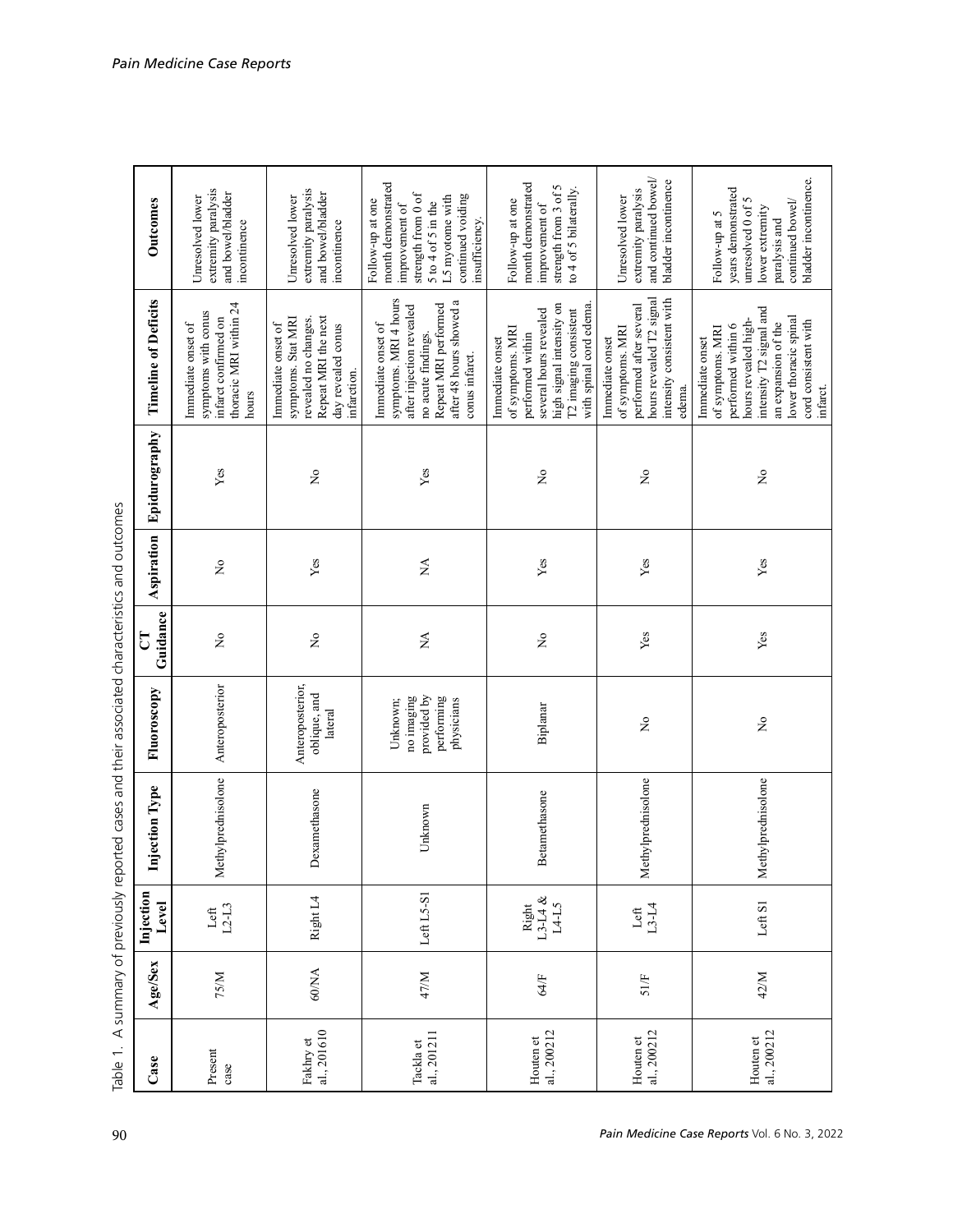| Case                       | Age/Sex | Injection<br>Level | <b>Injection Type</b> | Fluoroscopy                    | Guidance<br>ರ                       | Aspiration  | Epidurography                       | <b>Timeline of Deficits</b>                                                                                                                                                                                                              | Outcomes                                                                                                                                                                                                                         |
|----------------------------|---------|--------------------|-----------------------|--------------------------------|-------------------------------------|-------------|-------------------------------------|------------------------------------------------------------------------------------------------------------------------------------------------------------------------------------------------------------------------------------------|----------------------------------------------------------------------------------------------------------------------------------------------------------------------------------------------------------------------------------|
| Somayaji et<br>al., 200513 | 71/F    | Left<br>$L2-L3$    | Triamcinolone         | $\mathsf{S}^{\mathsf{o}}$      | Yes                                 | $\lesssim$  | $\mathop{\mathsf{S}}\nolimits$      | intensity consistent with<br>Repeat MRI performed<br>diffuse increased signal<br>after 48 hours revealed<br>significant findings.<br>performed within 6<br>of symptoms. MRI<br>hours revealed no<br>Immediate onset<br>infarct.          | bladder incontinence.<br>weeks demonstrated<br>strength from 0 of<br>L3 myotome with<br>hyperreflexia and<br>continued bowel/<br>5 to 2 of 5 in the<br>improvement of<br>lower extremity<br>Follow-up at 6                       |
| Huntoon et<br>al., 200414  | 64/M    | Left<br>$L1-L2$    | Triamcinolone         | Unknown                        | $\stackrel{\Delta}{\simeq}$         | $\lesssim$  | $\rm \stackrel{\circ}{\rm \bf Z}$   | day showed T2 signal<br>performed the same<br>with acute vascular<br>of symptoms. MRI<br>change consistent<br>Immediate onset<br>infarction.                                                                                             | continued paraparesis<br>years demonstrated<br>and chronic pain.<br>Follow-up at 4                                                                                                                                               |
| Kennedy et<br>al., 200915  | 83/F    | Left<br>13-L4      | Betamethasone         | Yes                            | $\stackrel{\mathtt{o}}{\mathtt{x}}$ | $\tilde{z}$ | $\stackrel{\mathtt{o}}{\mathsf{z}}$ | hours revealed no acute<br>spinal cord infarction.<br>findings. Repeat MRI<br>consistent with acute<br>2 days later revealed<br>increased T2 signal<br>of symptoms. MRI<br>performed after 2<br>Immediate onset                          | continued paraparesis<br>months demonstrated<br>and continued bowel/<br>bladder incontinence.<br>strength on testing,<br>least 4 of 5 or 5 of<br>with partial motor<br>muscles having at<br>recovery with all<br>Follow-up at 18 |
| Kennedy et<br>al., 200915  | M/6L    | Right<br>L3-L4     | Methylprednisolone    | $\stackrel{\circ}{\mathsf{Z}}$ | Yes                                 | $\tilde{z}$ | $\rm \stackrel{\circ}{\rm X}$       | medium in L3 foramen<br>symptoms. Immediate<br>zone. MRI performed<br>revealed increased T2<br>signal consistent with<br>2 days after injection<br>CT revealed contrast<br>Immediate onset of<br>and extraforaminal<br>conus infarction. | extremity paralysis<br>and bowel/bladder<br>Unresolved lower<br>incontinence                                                                                                                                                     |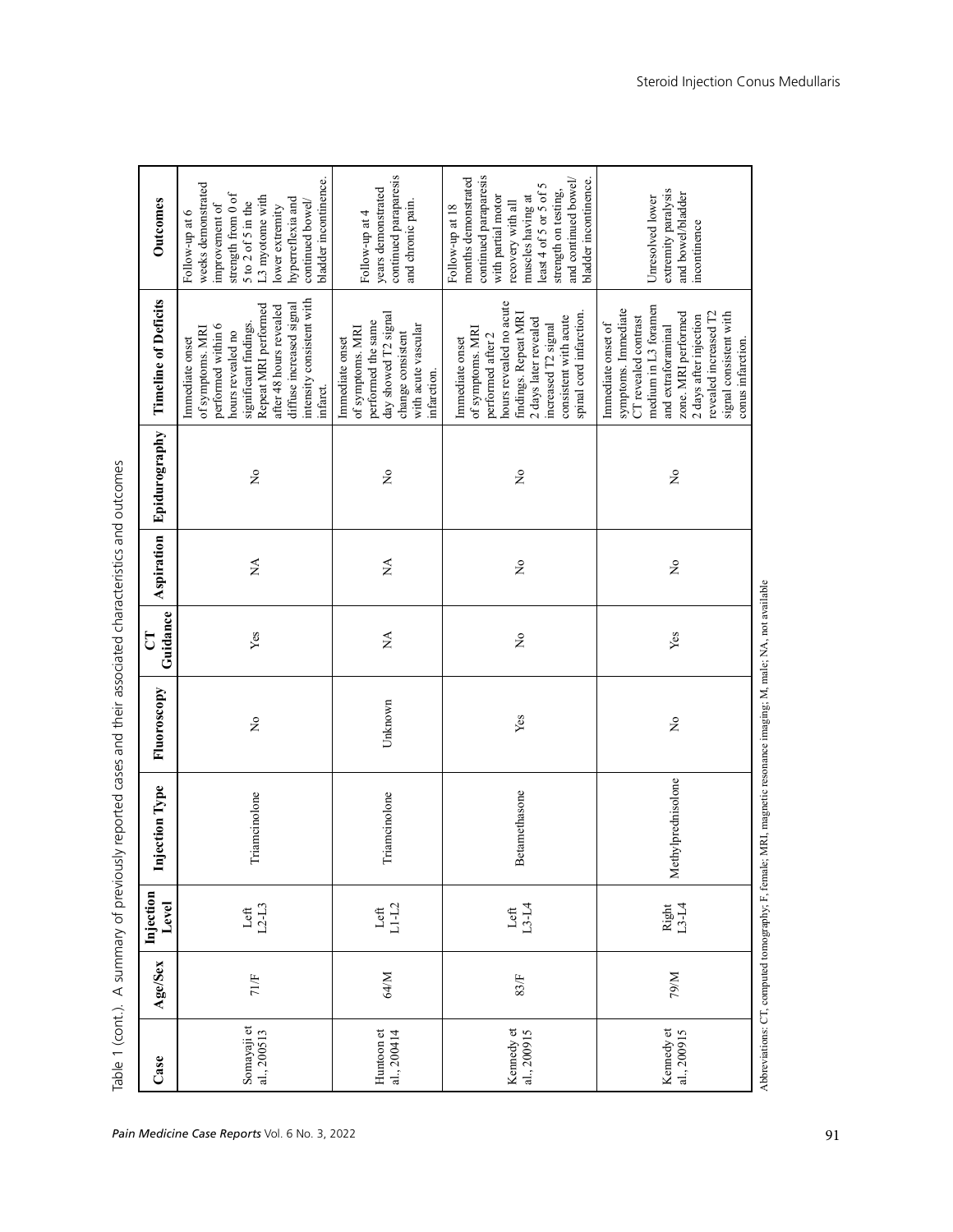in vascular injury. It has been theorized that the needle tip used in injection also has the potential to cause vasospasm, as mechanical stimuli have been demonstrated to cause vasoconstriction at the site of injury for as long as 10 minutes (21). Further, particulate steroids (i.e., methylprednisolone) contain various properties which provide them the ability to coalesce into particles larger than 100 µm, drastically occluding capillaries, metaarterioles and even arteries resulting in ischemia and infarction (22). While most cases of conus medullaris syndrome have been described following particulate steroid injection, one case of conus medullaris syndrome has occurred after a nonparticulate lumbar TFESI with dexamethasone (15). Interestingly, Derby et al (23) found that even when mixed with lidocaine, dexamethasone particles were uniformly 10 times smaller than red blood cells and did not appear to aggregate; triamcinolone and betamethasone particles varied appreciably in size and their particles were occasionally larger than red blood cells with a proclivity for aggregation. Lastly, methylprednisolone was found to be smaller than red blood cells without appearing to aggregate, but they were observed to be densely packed. These agents have been reported to be associated with higher incidence of cord infarction secondary to embolic events (17).

In our case, anteroposterior fluoroscopic guidance was used in real time to confirm appropriate needle placement. It is standard practice to use image guidance during TFESI for precise needle placement. Negative blood or cerebral fluid aspiration can be helpful to decrease the likelihood of vascular spread before proceeding with the steroid injection. However, Hong et al (24) found that vascular aspiration tests only have a sensitivity of 20.5% and suggested real-time fluoroscopy as the gold standard for injection imaging. Real-time fluoroscopic guidance and computed tomography are both represented in this patient population with infrequent use of aspiration and epidurography to confirm appropriate needle placement. In our case, an epidurogram was performed in the AP and lateral views to confirm adequate flow in the ventral and posterior epidural space at completion of the procedure. In 6 of the 10 cases where either epidurography or aspiration was used, the results indicated accurate needle placement after the injections were given or the absence of vascular spread before continuation of the procedure. As such, the use of these modalities to screen for intravascular penetration and compromise may not be 100% reliable.

A high degree of variability existed in the timing between the onset of patient symptoms and correlative imaging findings suggesting spinal cord infarction. Despite all patients experiencing lower extremity weakness and other symptoms immediately or within hours of the injection, 4 of 10 cases did not have MRI evidence of spinal cord infarction until > 24 hours after the TFESI. In the majority of cases, including our patient, MRI changes were seen within 24 hours of TFESI. High-intensity T2h signal was the most common imaging change reported in the literature. While MRI in the first day of symptoms may be used to exclude other items on the differential, it should not be considered conclusive to rule out spinal cord infarction immediately after TFESI (11). In the setting of a negative initial MRI with continued clinical symptoms following TFESI, providers should have a low threshold to order repeat MRI studies.

While lumbar TFESI is generally considered a safe, minimally invasive procedure, it is not without complications. Our case demonstrates a conus medullaris infarction as a result of methylprednisolone injection (24). Spinal cord infarction after TFESI is a rare, but devastating complication of TFESI. Imaging findings that demonstrate infarction may be delayed by up to 48 hours after TFESI. As demonstrated by the outcomes of these patients, there is often minimal neurological recovery made after injury. Consideration of this dramatic and long-term complication should be considered. The determination of best practices for TFESI should be continually developed to best mitigate the chances of this permanently disabling complication.